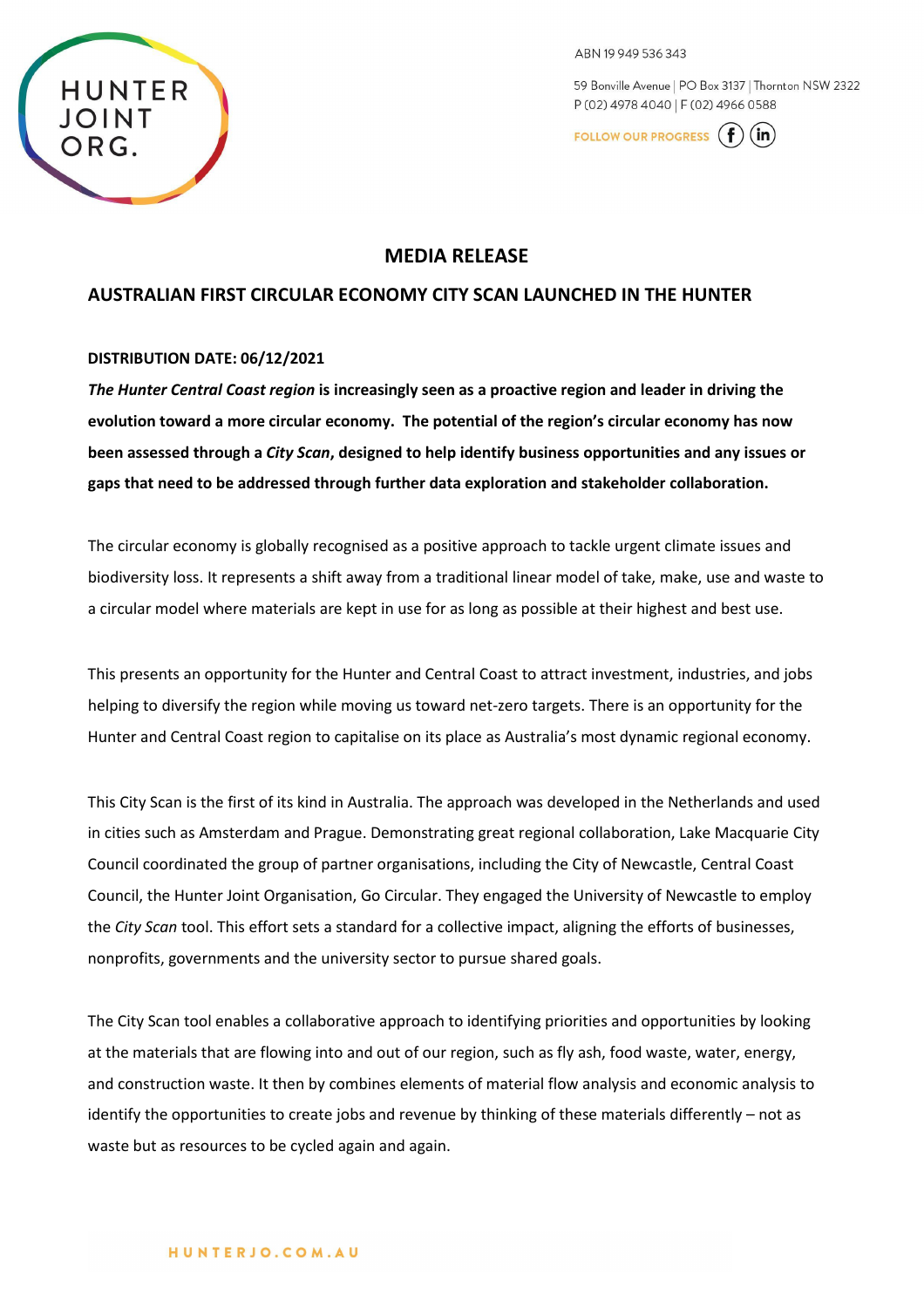ABN 19 949 536 343

59 Bonville Avenue | PO Box 3137 | Thornton NSW 2322 P (02) 4978 4040 | F (02) 4966 0588

**FOLLOW OUR PROGRESS** |  $(in)$ 



Cr Kay Fraser, Chair of the Hunter JO's Circular Economy Subcommittee and Mayor of Lake Macquarie, states that this project has aligned regional efforts to accelerate the development the local circular economy. "The Hunter and Central Coast region has already established a strong leadership position in the circular economy space. We can strengthen this by ensuring there is alignment across the Hunter's strategic approaches through the *City Scan* tool."

"Local governments can facilitate collaborative relationships that are core to growing the circular economy," she said.

The report from the City Scan tool outlines areas of the local economy that should be a focus for circular economy engagement. This included mining and utilities, manufacturing, trade and transport, accommodation and food service, agriculture, and construction sectors.

The data exploration through the City Scan tool identified five key outcomes to progress the regional transition towards a more circular economy. This included engaging more with industry around opportunities, improving data collection and interpretation, better understanding the risks, working collaboratively to improve our supply chains, developing education on the circular economy.

The City Scan represents a significant step in our circular economy journey, and presents an opportunity for the Hunter and Central Coast region to provide leadership and contribute to business and employment growth in a time of economic evolution. Local Government and partner organisations, with funding support from the State and Federal Government, are in a unique position to provide that leadership and support for circular economy efforts.

## **Contact details**

Please direct media inquiries to Kali Somerville, Media and Communications Officer, Hunter Joint Organisation. M: +61 429 564 111, E: [kalis@hunterjo.com.au](mailto:kalis@hunterjo.com.au) Images are available for immediate use, please email request to Kali Somerville